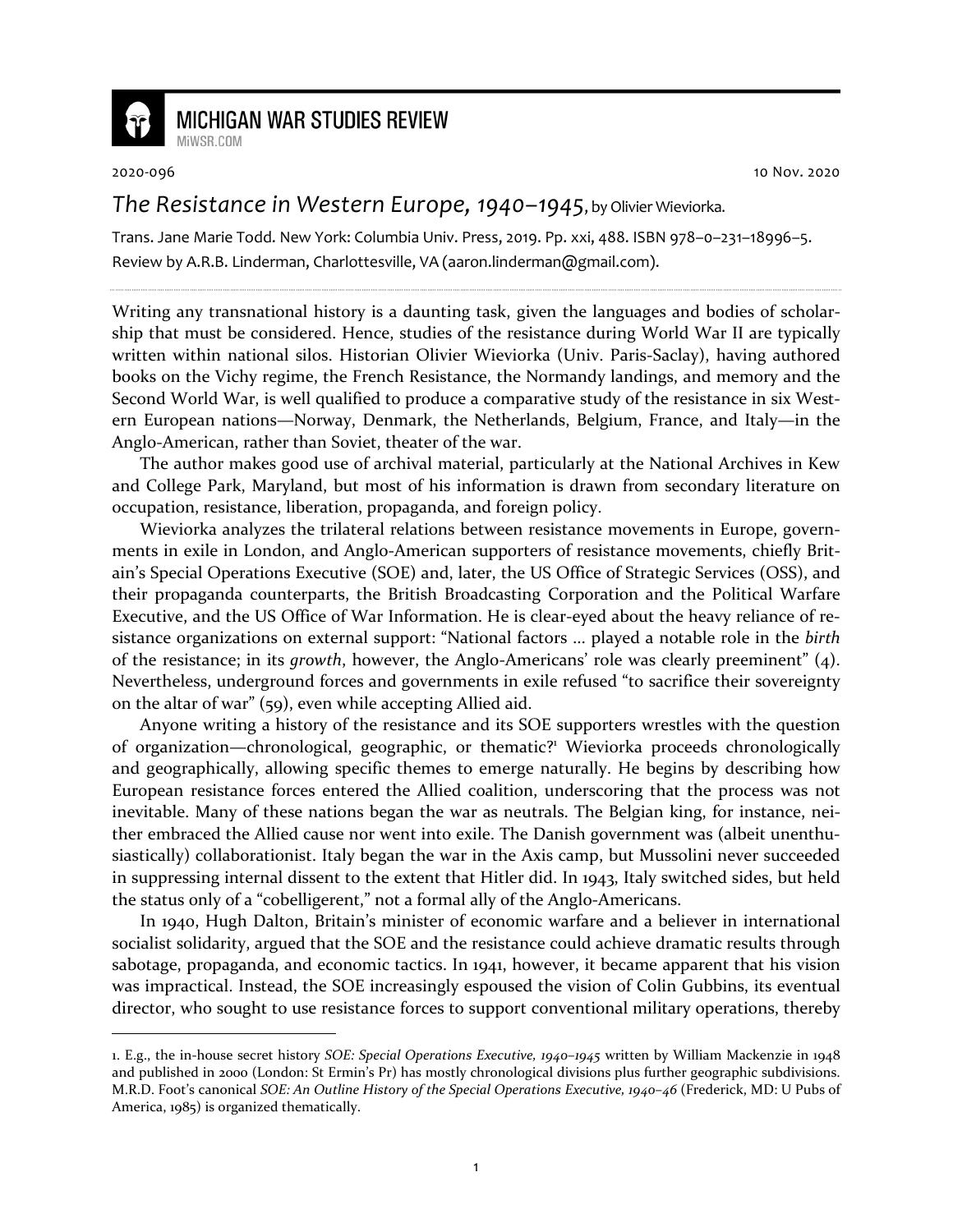integrating irregular warfare into the larger Allied grand strategy. Wieviorka highlights the Anglo-Americans' desire to avoid a premature rising of the resistance fighters, which would "end in a needless bloodbath" (33), without stifling the spirit of resistance altogether.

Between the German conquests of 1940 and Operation Overlord in 1944 came the hard work of forming, training, and equipping underground forces and developing coherent plans for their deployment, amid endless squabbles between (a) various resistance groups and their governments or representatives in London, (b) the Anglo-Americans and their allies, (c) the British and the Americans, and (d) the various agencies of the governments in question. Thus, for example,

In mid-1943, SOE faced a dual dilemma. If it set up its own organizations, it was assured of their obedience but had to deal with the scarcity of volunteers and the lack of results. If it supported existing groups, it benefited from roots in the community and potentially broader mobilization but ran the risk of having its instructions for action ignored, in favor of other objectives—political ones, for example.  $(140-41)$ 

Charles de Gaulle is a leading actor in the book. He was among the most forceful and significant personalities of the period and his career epitomized the interactions between resistance movements, governments in exile, and Anglo-American backers. De Gaulle was, of course, committed to liberating France and achieving an Allied victory—but on his own terms, that is, with himself at the helm of a new government and with France's head held high. Thus, to the frustration of his Anglo-American colleagues, he accepted their aid but always maneuvered himself into advantageous positions. He strove, for example, to prevent the SOE and OSS from working directly with the French resistance. "De Gaulle wanted to lead the internal resistance, which, had it benefited from direct contact with London, would have slipped from his grasp" (145). To be fair, many leaders of governments in exile tried to do the same, though less skillfully.

On the lead-up to the Normandy landings, Wieviorka draws attention to a largely forgotten episode, Operation Vesuvius, the liberation of Corsica, which became a blueprint for the resistance's role in Operation Overlord. In 1943, the Anglo-Americans, busy with major operations in Italy, lacked the ships and other resources needed to liberate Corsica. Thus, responsibility for planning the effort fell to the SOE, in conjunction with the French. Partisans on the island were provided weapons via air drops and submarines. On the night of 12 September, a sub landed 109 elite French soldiers, to be followed by five hundred more in the coming days. Some ten thousand (mostly Communist) partisans collaborated with this handful of regulars to drive the Germans from the island; more precisely, they precipitated an orderly German withdrawal, since they never actually defeated the Germans in a battle. Allied strategists drew several lessons from this: partisans, though unreliable as infantrymen, could dependably conduct sabotage operations, provide information to conventional forces, and use their knowledge of the local terrain to act as guides. Moreover, SOE and OSS members on the ground observed that the Communists' "ardent desire to liberate their country prevailed over their wish for a new October Revolution" (266).

Wieviorka rightly avoids overgeneralizing about the contribution of the resistance to the war effort and dismisses outright rosy accounts of seamless Allied unity and endlessly successful operations. In fact, all three parties in this triangular drama often bickered with one another; agents were compromised, supply drops missed their targets, attacks went botched, and successes were exaggerated. As one OSS officer put it, "the effectiveness of [French resistance forces] was quite variable. In some of the mountain regions they were magnificent. In other places their value was nil" (320). And yet, Wieviorka still maintains that